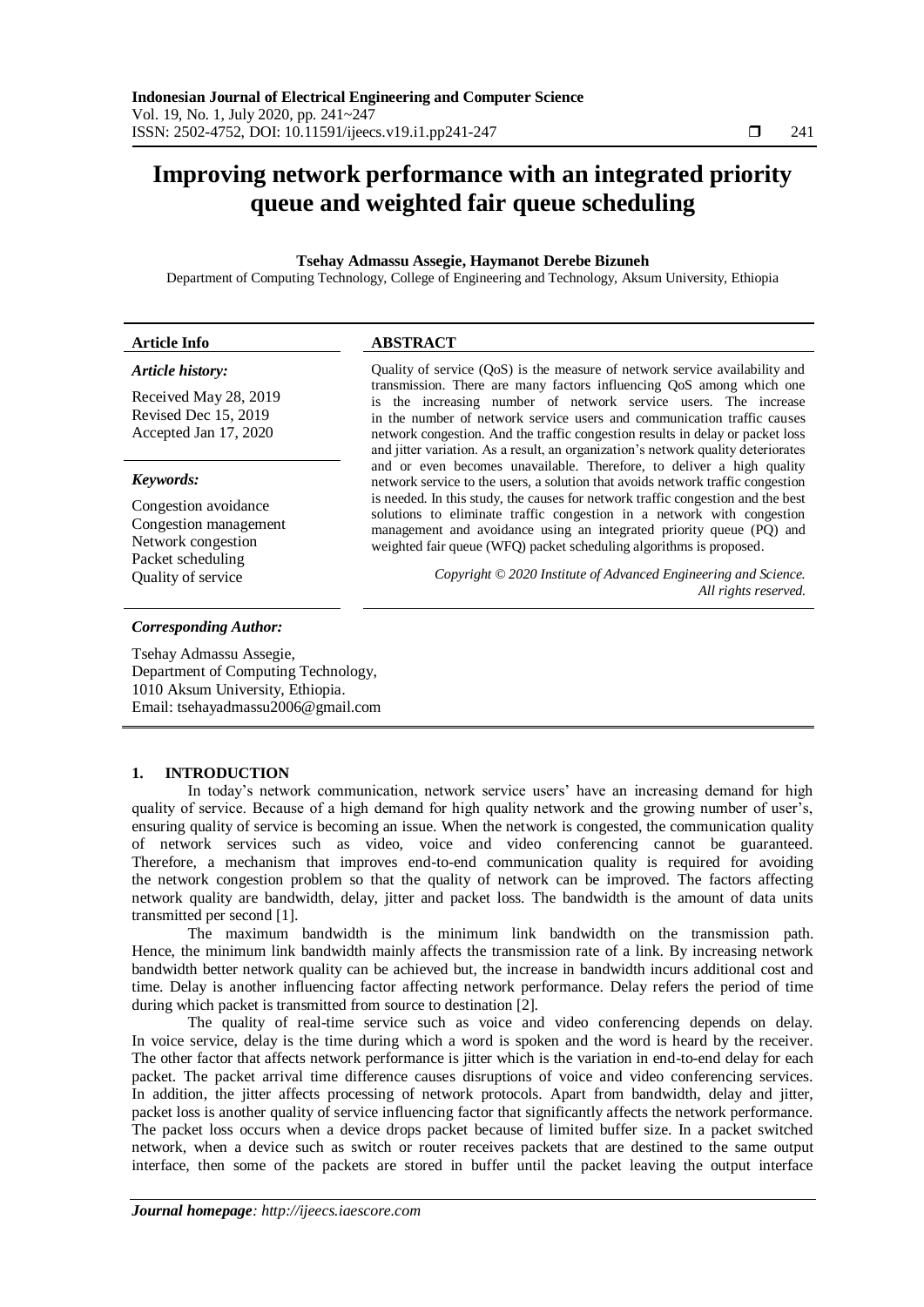is forwarded to the destination. In cases where a large volume of packets are simultaneously received, packet loss will occur due to a limited buffer size.

Network congestion occurs when the network traffic increases and exceeds the inbound bandwidth of a device. When the network is congested, the quality of delay sensitive services, such as voice and video cannot be guaranteed. The major causes for network congestion are:

- a) Rate mismatch: Packets are received by a device through a high-speed interface and are forwarded through a low-speed interface.
- b) Traffic Aggregation: occurs when packets are received by a device from multiple links and are forwarded through a single link with the same bandwidth capacity.
- c) Link bandwidth- the capacity of link transmission rate cannot accommodate the network traffic.

Network congestion is a condition in which an increased data transmissions in a network results in a proportionately smaller increase, or even a reduction, in throughput [3]. Network congestion has adverse effects in the network [4]. Packets with different quality of service requirements flow within the network and congestion causes loss of these packets. A congested network experiences the following adverse effects:

- a) Increased packet transmission delay and jitter.
- b) Packet retransmission due to packet loss and longer delays.
- c) Lower network throughput.
- d) Consumption of a large number of network resources, especially the storage resources.
- e) Improper resource allocation causes resources to be locked and the system goes down.

## **2. RELATED WORKS**

This section focuses on previous works on network performance and proposed solution to provide quality of service to delay sensitive services such as voice and video. In [5], there are two approaches proposed to solve the quality of service challenges and deliver a high quality communication in a network. The first one is, provisioning of unlimited resource, for example increasing the bandwidth of an interface or a link. The provisioning of unlimited resource is the simplest approach to improve quality of service but, provisioning of high bandwidth is costly and impractical hence, this approach is not the preferred approach for improving quality of service in network. The second approach is congestion management and avoidance with a limited resource and without incurring extra cost for link bandwidth. In this approach, congestion management techniques such as packet scheduling and traffic prioritization are employed to improve network performance.

Today's network incorporates multimedia data such as video, voice and data which is transmitted over packet switched network [6]. The voice and video data are highly sensitive to quality of service. Therefore, delivering a high quality video and voice traffic service requires congestion management when the network is occasionally congested. The congestion management ensures that the key packets with higher priority are forwarded and packets with lower priority are placed in buffer until all higher priority packets are forwarded. A congestion management is queuing and queue scheduling technologies to determine the packet to be forwarded first and packet to be placed in buffer. In this approach if the queue is full of non-key packets, then all of the packets in the queue will be discarded. Hence, avoiding packet discarded by congestion management approach, congestion avoidance is applied to provide quality service.

As showcased by Anita Swain and Arun Kumar Ray in [7], priority queue (PQ) scheduling is designed for key service applications for congestion management. In this model, the key services such as voice and video which are sensitive to delay and jitter are scheduled favorably to reduce the response delay when congestion occurs in the network. In the PQ scheduling mechanism, four queues are required, namely high-priority, medium-priority, normal priority, and low-priority queues. When packets are forwarded out from queues, the device forwards packets in the higher-priority queue first. When all of the packets in the higher-priority queue are sent or forwarded, the device forwards packets in the medium-priority queue. Once, all of the packets in the medium-priority queue are sent or forwarded, the device forwards packets in the normal priority queue, and then packets in the lower priority queue are forwarded at the last. The packets of core services or delay sensitive data such as voice and video are placed in the higher-priority queues, and the packets of non-core services such as email and web traffic are placed in lower-priority queues. Hence, the packets of key services such as voice and video are processed first and non-core services such as email and web traffic are processed when the core services are processed. The open research question of applying this approach is that, if packets in the high-priority queue are forwarded continuously, then the packets in the lower-priority queue cannot be sent.

To improve the quality service, network traffic is classified into different categories [8]. This is because different packets have different quality of service requirement as summarized in Table 1.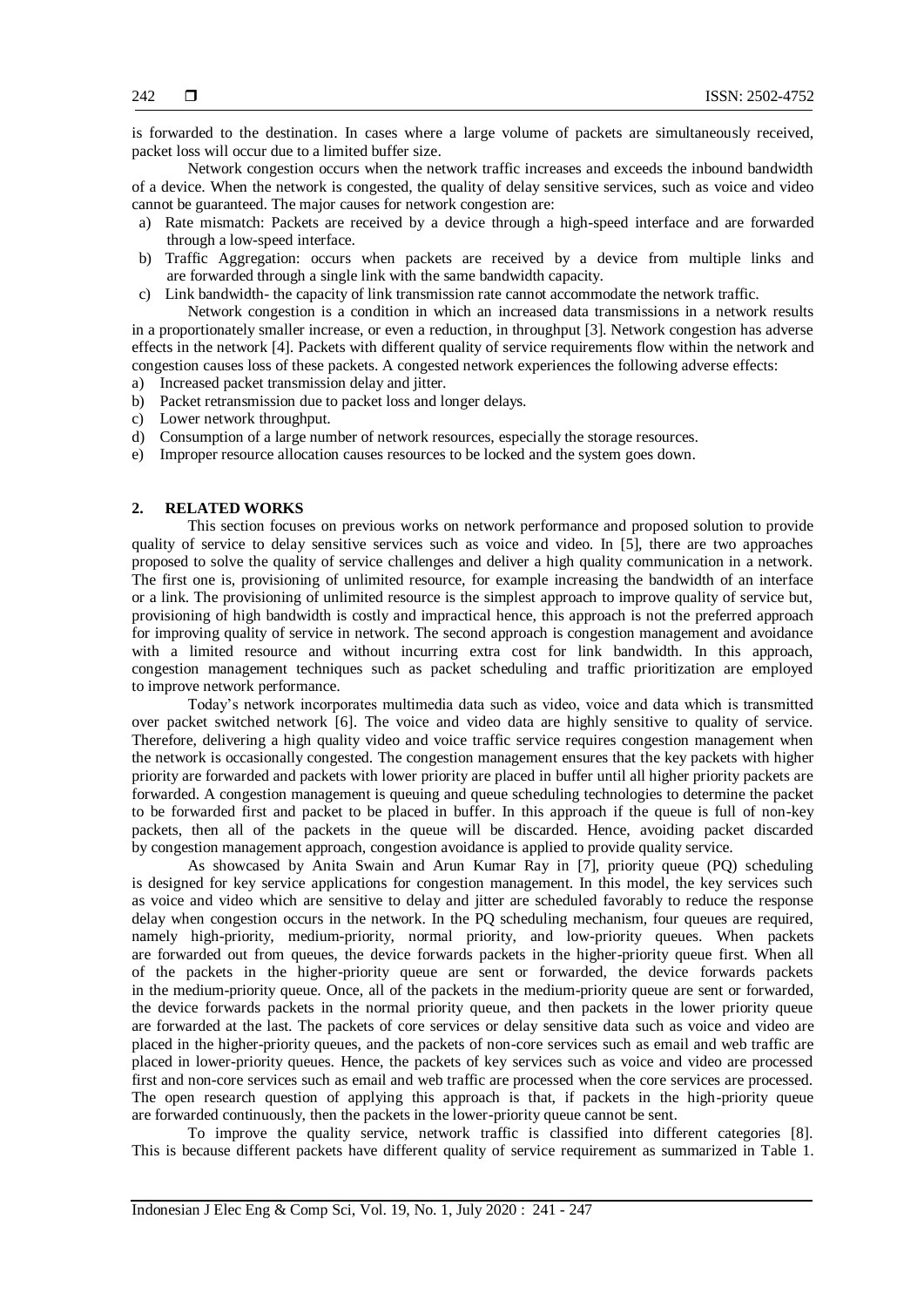For example, voice is delay sensitive but not bandwidth intensive and video is delay sensitive and bandwidth intensive.

| Table 1. Packet types and quality of service requirement |                     |                   |  |  |
|----------------------------------------------------------|---------------------|-------------------|--|--|
| Packet type                                              | Behavior            | Packet loss ratio |  |  |
| Voice                                                    | Delay sensitive     | Low               |  |  |
| Video                                                    | Bandwidth intensive | Low               |  |  |
| Data                                                     | Loss sensitive      | Low               |  |  |
| <b>FTP</b>                                               | Medium              | High              |  |  |
| Email, Web page browsing                                 | low                 | Medium            |  |  |

To guarantee a quality of service in a network, different approaches are required to be implemented [9]. Among the approaches that improve the Quality of Service in a network queue scheduling algorithms such as priority queue and weighted fair priority queue are the most common approaches applied for congestion avoidance and congestion management. In this study, our focus is on the integration of priority queue scheduling (PQ) and weighted fair queuing (WFQ) scheduling algorithms to achieve a better quality of service to delay sensitive traffics such as voice and video.

The priority queue scheduling algorithm, as demonstrated in Figure 1, places packets into high priority, medium priority, normal and lower priority queues. When the packet is received, this algorithm places into the queues based on the traffic type or class. Likewise, the weighted fair queue (WFQ) scheduling algorithm, stores into different queues based on the traffic characteristics. Network packets with the same source Internet Protocol (IP) address, destination IP address, source port number, destination port number, protocol number, belong to the same flow. Each flow is assigned to a queue. Flows with different characteristics are sent to different queues. The number of queues allowed by WFQ is limited and configurable. When flows leave queues, WFQ allocates the egress bandwidth to each flow based on the precedence of each flow. A flow with the lowest priority gets the least bandwidth. In this approach, services of the same priority are treated in the same manner; services of different priorities are allocated with different weights. WFQ configuration is simple. Traffic is classified automatically, without manual intervention. Therefore, WFQ is inflexible. When multiple flows enter the same queue, WFQ limited by resources cannot provide accurate services and cannot ensure resources obtained by each service. WFQ balances the delay and jitter of each flow, hence, WFQ is not suitable for delay sensitive service applications.

In priority queue scheduling, the device first schedules traffic in higher priority queue, then medium priority queue, and lower priority queue. Important protocol packets or short-delay service packets are placed in queues using PQ scheduling so that they can be scheduled first. Other packets are placed in queues using WFQ scheduling. Using PQ and WFQ integrates advantages of PQ and WFQ. If only the PQ scheduling algorithm is applied to ensure quality of service, packets in queues with lower priorities may not get bandwidth for a longer period of time. When only the WFQ scheduling is applied, short-delay services such as voice service cannot be scheduled first. To avoid this issue, we proposed integrated PQ and WFQ scheduling algorithm to guarantee Quality of Service requirement for delay sensitive video and voice traffic.

In [10], the authors showcased that, the network traffic congestion can be avoided by implementing different congestion management and avoidance approaches at the data link and network layers. At data link layer, link rate limiting prevents an excess traffic beyond the capacity of the link bandwidth. At the network layer, routing policy like discard policy, traffic filtering policy, traffic shaping, traffic classification and packet queuing is applied to avoid congestions in a network. at the link layer bandwidth provisioning is applied to guarantee a higher quality of service in the network.

In another study [11] a flow control based network traffic congestion management and avoidance approach is proposed. In this approach, the volume of network traffic flow is controlled to ensure quality of service. The study showcased that the network performance improves when flow control is employed with token bucket approach for network traffic control.

In [12], the performance of the fair and delay adaptive scheduler and weighted fair queue scheduling algorithm are compared. The schedulers are evaluated against fairness on bandwidth allocation to different network traffic classes. The result shows that the fair and delay adaptive scheduler and weighted fair queue scheduling have identical bandwidth allocation.

In [13], the effect of mobility models on software defined wireless network is emulated and the result shows that different mobility models have different performance. This reveals that choosing a better performing mobility model improves the network performance in wireless network.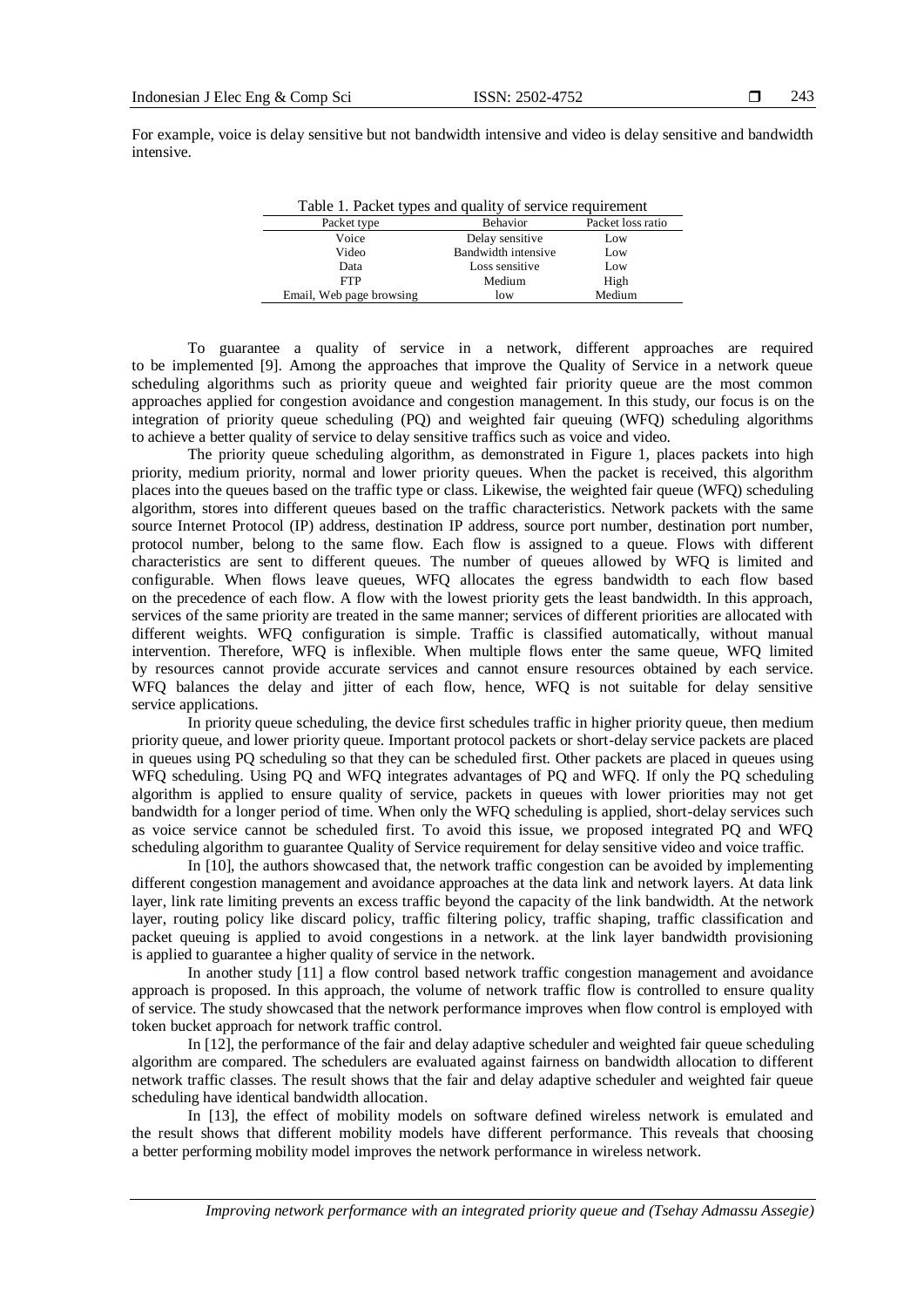In [14], priority based dynamic quality of service management protocol is proposed to improve the quality of a network. The proposed model avoids network congestion and ensures on time delivery of packets to the intended destination.



Figure 1. Priority queue scheduling algorithm

## **3. NETWORK CONGESTION MANAGEMENT**

Quality of service ensures that the network applications and services are operating as expected [15-17]. The Quality of Service guarantees a high performance network. The performance of a network is the speed and reliability of information delivery in the network. The approaches to guarantee high network performance are:

- a) Increasing interface bandwidth
- b) Improving processing performance-using high end processors on routers and other network devices.
- c) Compress and fragment packets-reducing the size of packet through data compression and fragmentation so that they can be transported over a link with limited bandwidth. This approach is also termed as link efficiency mechanism.
- d) Implementing queue scheduling and congestion avoidance mechanism-ensure high priority packet not to be drooped and ensure that the lower priority packets are processed after the higher priority packets are processed.

Applying a better packet scheduling algorithm is critical to the provisioning of high network quality of service in communication [18-21]. But, packet queue scheduling algorithms have their own advantages and disadvantages. In situations where congestion cannot be managed through packet queue scheduling, the congestion is avoided by employing either of the following congestion avoidance approaches:

- a) Trail drop-after a queue becomes full, the packet that is arriving will be dropped.
- b) Random early detection (RED)-packets are dropped randomly after the queue has become full.
- c) Weighted random early detection (WRED)-queue length and priority are taken into account to decide on the packet to be dropped, in this cases packets with low priority are discarded earlier as the drop probability for such packets is higher.

Traffic shaping and classification is implemented to manage network congestion and maximize bandwidth utilization [22-25]. The shaping classifies and places packets into different queues. When the network traffic exceeds the bandwidth limit, the incoming packets are placed in waiting queue until the data rate conforms to the bandwidth capacity. In traffic classification, packets are labeled with integer number and those labels are used to determine the queue in which an incoming packet is placed.

## **4. RESULTS AND ANALYSIS**

To integrate PQ and WFQ scheduling algorithm and analyze the traffic behavior where these scheduling algorithms are applied, the simulation topology demonstrated in Figure 2 is used. In the experiment a Huawei AR2220 series router is used. The PQ and WFQ scheduling algorithms are implemented on the AR2220 series router. The delay variation for two scenarios, one a scenario in which PQ+WFQ is implemented and another scenario where PQ+WFQ is not implanted is analyzed. The delay time for each case on the network service is measured.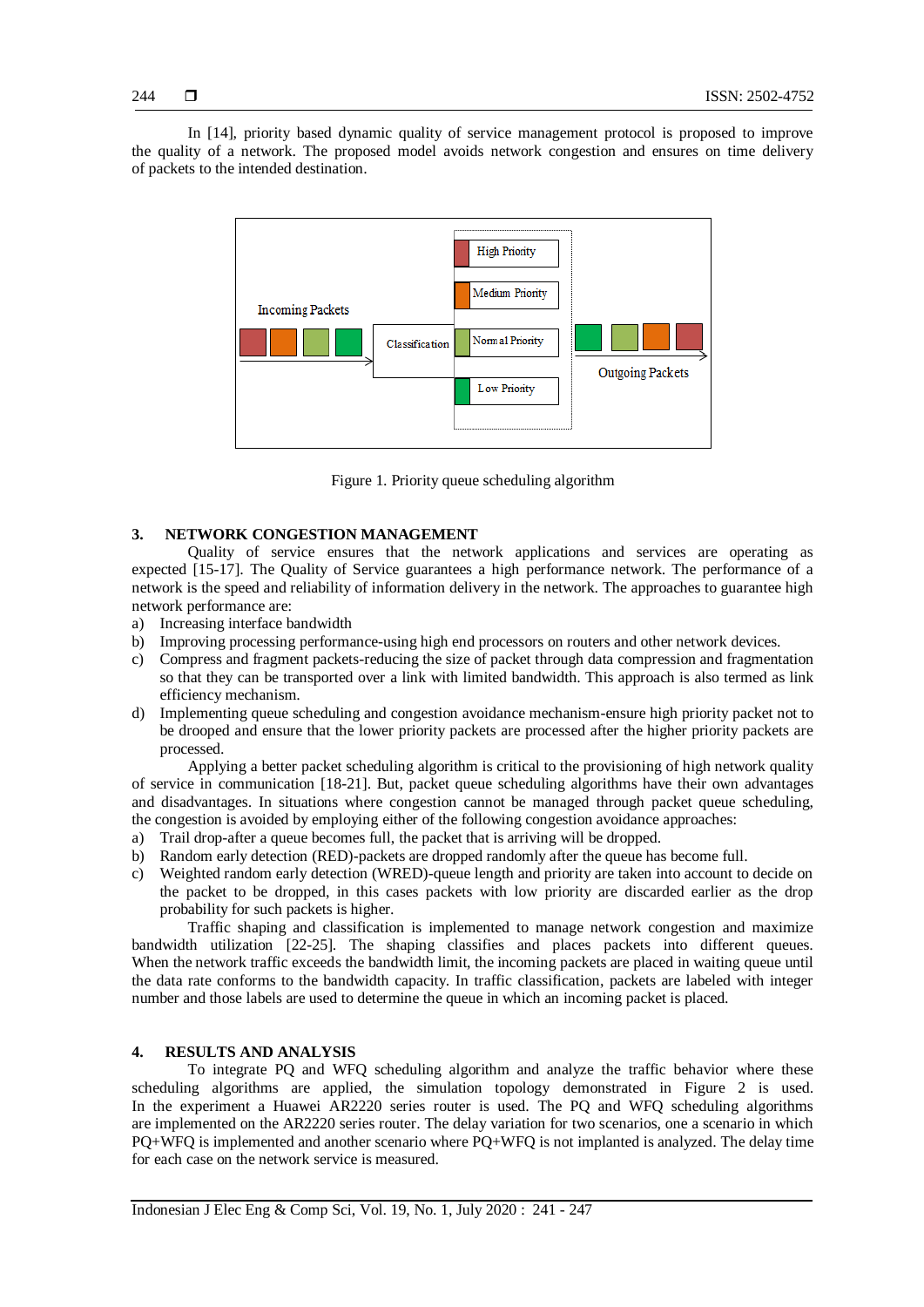

Figure 2. PQ+WFQ scheduling simulation topology

The PQ and WFQ configuration, a queue-based congestion management, puts data traffic into the WFQ and high priority and delay sensitive voice traffic to PQ queues as shown in Figure 3.

|    |            |    | Queue Schedule Weight Length(Bytes/Packets) GTS(CIR/CBS) |     |
|----|------------|----|----------------------------------------------------------|-----|
|    | WFO        | 10 | $-/-$                                                    | -7- |
|    | <b>WFQ</b> | 10 | -7-                                                      | -7- |
| -3 | <b>WFO</b> | 10 | $-/-$                                                    | -7- |
|    | WFO        | 10 | -7-                                                      | -7- |
|    | PO         |    | -7-                                                      | -7- |

Figure 3. Integrated PQ and WFQ scheduling

In the experiment, the data traffic is implemented so that the traffic enters WFQ queue and voice traffic enters the PQ queue. The WRED drop priority is based on DSCP priorities and set the upper drop threshold to 90, lower drop threshold to 50, and maximum drop probability to 30. The delay for network traffic in scenarios where no scheduling algorithms are implemented and the scheduling algorithms are implemented is shown in Figure 4. As shown in Figure 4, the delay for network traffic in the scenario where the integrated PQ and WFQ scheduling algorithms is implemented to control the congestion with PQ+WFQ scheduling algorithm against congested network is less than 500 millisecond and the delay for network traffic where the integrated scheduling algorithms are not implemented is 300 to 1000 milliseconds.



Figure 4. Delay for non-QoS vs PQ and WFQ traffic

*Improving network performance with an integrated priority queue and (Tsehay Admassu Assegie)*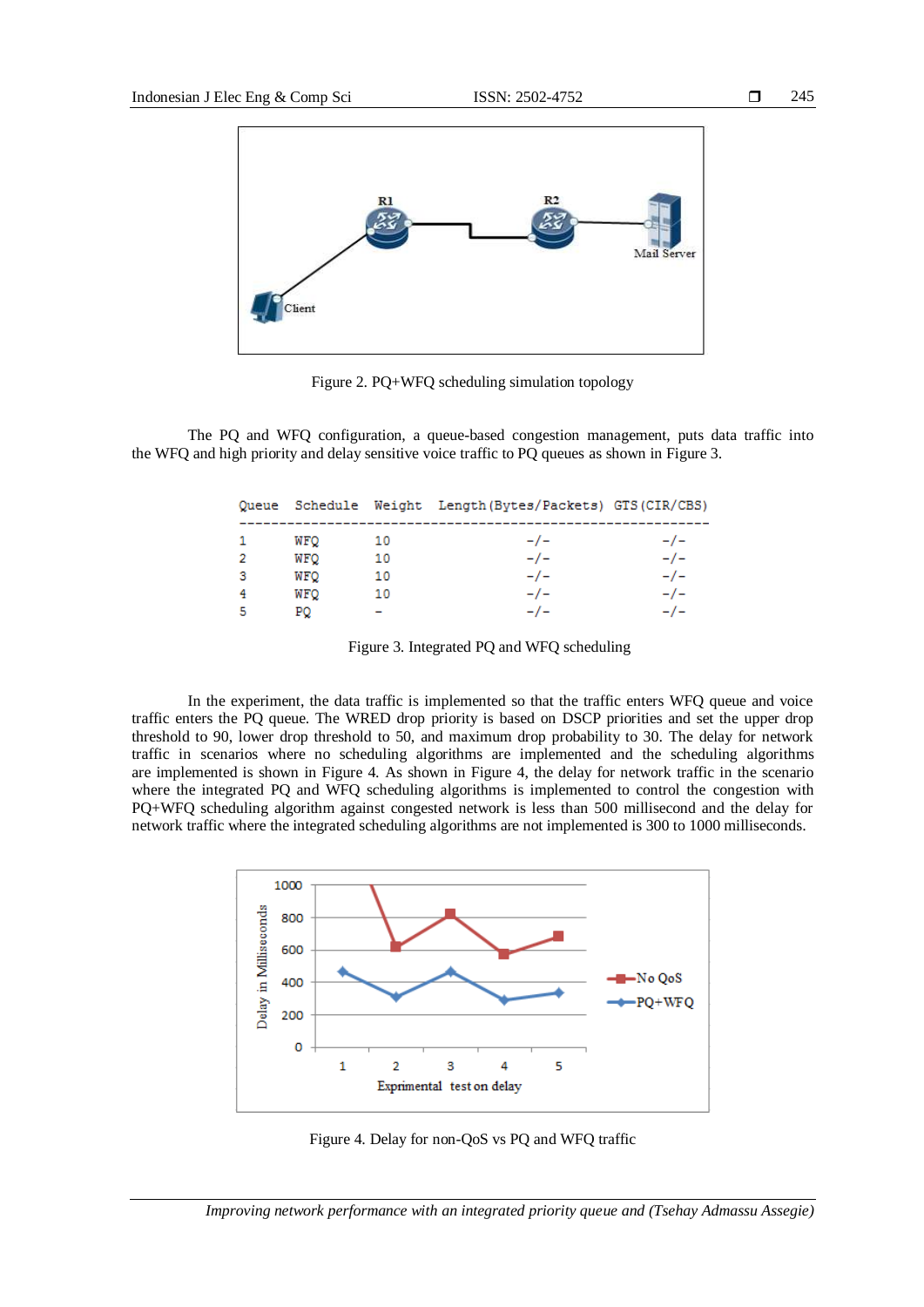### **5. CONCLUSION**

In this study, we have proposed an integrated packet scheduling by employing the PQ and WFQ queue scheduling algorithms to avoid network congestion and improve network performance. The performance of the network is analyzed using the delay as performance metric and two scenarios, namely network with PQ and WFQ scheduling algorithm and the other scenario without packet scheduling. The performance analysis of the experimental result shows that, the integrated packet scheduling algorithm has significantly enhanced the network performance having lower delay compared to the test scenario where no packet scheduling algorithm is implemented to avoid network congestion.

#### **REFERENCES**

- [1] Umeh Innocent Ikechukwu., "Network, Web & Security," *Global Journal of Computer Science and Technology*: Vol. 17, no. 4, 2017
- [2] Abrar Noor Akramin, Wan Shahrum and Joseph William, Improving Security and Performance of IP Telephony (VoIP), August, 2015, [Online], Available : [https://www.researchgate.net/publication/306099980\\_Improving\\_Security\\_and\\_Performance\\_of\\_IP\\_Telephony\\_V](https://www.researchgate.net/publication/306099980_Improving_Security_and_Performance_of_IP_Telephony_VoIP) [oIP](https://www.researchgate.net/publication/306099980_Improving_Security_and_Performance_of_IP_Telephony_VoIP)
- [3] Linfo, "Network Congestion Definition," 2005, [online], available, [http://www.linfo.org/congestion.html]
- [4] Mohamed Nj, Sharin Sahib, Nanna Suryana, Burairah Hussin, "Understanding network congestion effects on performance," *Journal of Theoretical and Applied Information Technology*, October 2016
- [5] Augustine C. Odinma, Lawrence Oborkhale, Quality of Service Mechanisms and Challenges for IP Networks, the Pacific Journal of Science and Technology, Vol. 7, No. 1, May 2006
- [6] R.-T. Sheu, J.-L.C. Wu, "Performance analysis of rate control with scaling QoS parameters for multimedia transmissions," *IEE Proc.-Commun*, Vol. 150, No. 5, October 2003.
- [7] Anita Swain, Arun Kumar Ray, QoS Management in WSN-MCN Convergence Network Using Priority Based Traffic Models. *Indonesian Journal of Electrical Engineering and Computer Science (IJEECS),* vol. 12, no. 3, December 2018.
- [8] Khurshid Lal Bhavan, Janpath, "Study paper on implementing quality of service in IP networks," R. Saji Kumar Director, J.M.Suri DDG, I Division, Telecom Engineering Centre, Department of Telecommunications, New Delhi.
- [9] Swaroop R.Puranik, Vijayalakshmi M, Linganagouda Kulkarni, A Survey and Analysis on Scheduling Algorithms in IEEE 802.16e (WiMAX) Standard, *International Journal of Computer Applications*, vol. 79, no 12, October 2013.
- [10] Y. Lan, Y. Sun, S. Liu and Z. Ma, "A real-time network traffic analysis and QoS management platform," 2017 *IEEE 9th International Conference on Communication Software and Networks (ICCSN*), pp. 266-270, Guangzhou, 2017.
- [11] Ahmad Khafidin, Tatyantoro Andrasto, Suryono, "Implementation flow control to improve quality of service on computer networks," *Indonesian Journal of Electrical Engineering and Computer Science, (IJEECS,)* vol. 16, no. 3, December 2019.
- [12] A. M. Elnaka, Q. H. Mahmoud and Xining Li, "Simulation based comparative performance analysis of QoS traffic scheduling using fair and delay adaptive scheduler (FDAS) versus WFQ and EDF," 2016 13th IEEE Annual Consumer Communications & Networking Conference (CCNC), pp. 916-923, Las Vegas, NV, 2016.
- [13] Tsehay Admassu Assegie, Pramod Sekharan Nair, "The performance of Gauss Markov's mobility model in emulated software defined wireless mesh network," *Indonesian Journal of Electrical Engineering and Computer Science,* vol. 18, no. 1, April 2020.
- [14] Madhumita Kathuria, Sapna Gambhir, Improvement of Quality of Service Parameters in Dynamic and Heterogeneous WBAN, *Indonesian Journal of Electrical Engineering and Informatics (IJEEI),* vol. 4, no. 4, December 2016.
- [15] Winarno Sugeng, Jazi Eko Istiyanto, Khabib Mustofa, Ahmad Ashar, The Impact of QoS Changes towards Network Performance, *International Journal of Computer Networks and Communications Security*, vol. 3, no. 2, February 2015.
- [16] Mohammed Dighriri, "Enhancing 5G Cellular network packets traffic by scheduling mechanisms," *Proceedings of the IRES International Conference*, Morocco, November 2011.
- [17] W. Xie, X. Chen and D. Li, "Design and Implementation of Scalable QoS Policy Management System," 2015 IEEE 12th Intl Conf on Ubiquitous Intelligence and Computing and 2015 IEEE 12th Intl Conf on Autonomic and Trusted Computing and 2015 IEEE 15th Intl Conf on Scalable Computing and Communications and Its Associated Workshops (UIC-ATC-ScalCom), Beijing, 2015, pp. 1682-1685.
- [18] Tsehay Admassu Assegie, Pramod Sekharan Nair, "The performance of Gauss Markov's mobility model in emulated software defined wireless mess network," *Indonesian Journal Of Electrical Engineering And Computer Scienc*e (IJEECS), 2020.
- [19] Marius C. Breabăn, Adrian Graur, Alin D. Potorac, Doru G. Bălan. "New Approach of Traffic Limitation Management on Local Networks, *Conference: 2017 International Conference on Optimization of Electrical and Electronic Equipment (OPTIM) & 2017 Intl Aegean Conference on Electrical Machines and Power Electronics (ACEMP), 2017.*